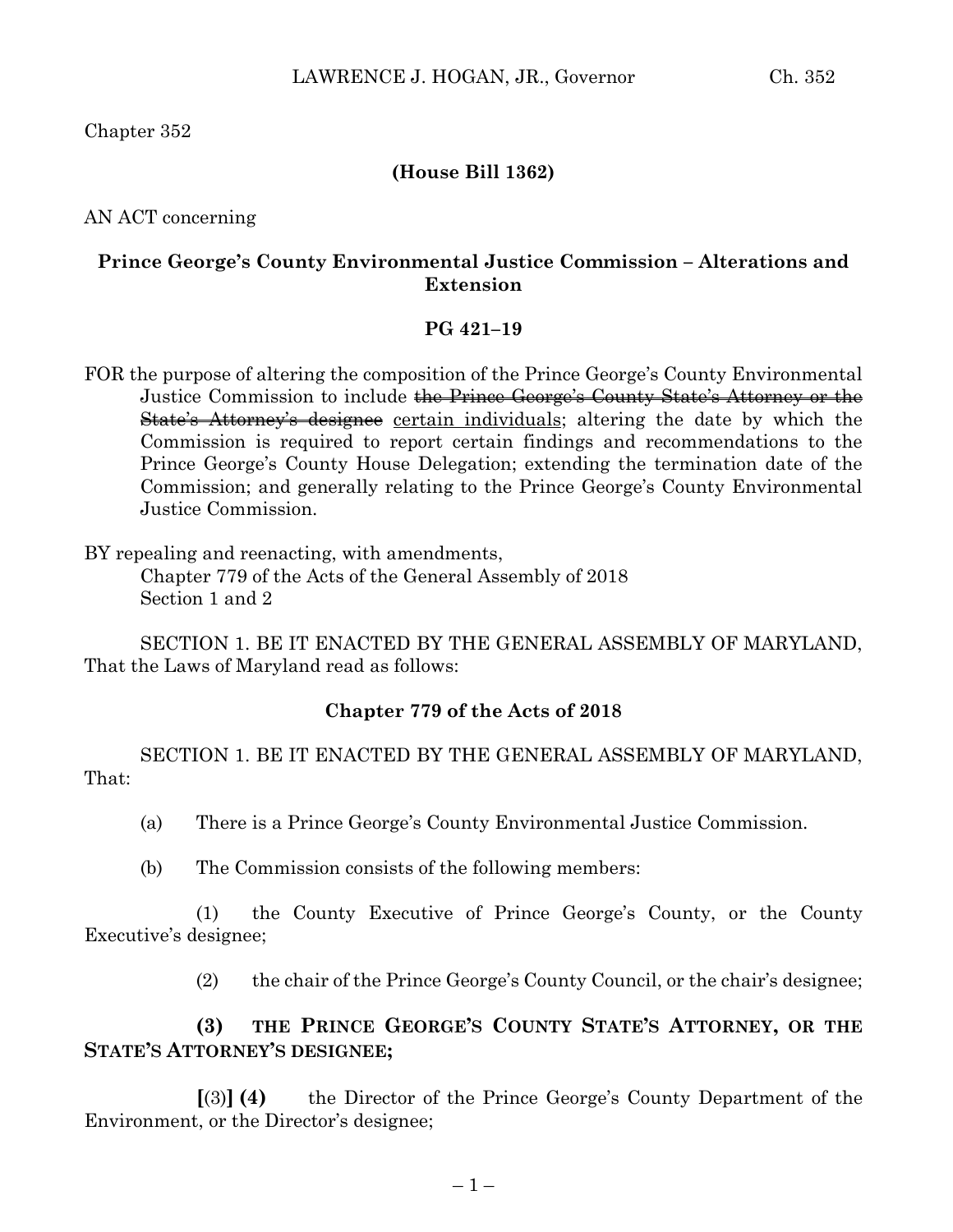**[**(4)**] (5)** the Director of the Prince George's County Department of Permitting, Inspections and Enforcement, or the Director's designee;

# **(6) THE SECRETARY OF THE ENVIRONMENT, OR THE SECRETARY'S DESIGNEE;**

## **(7) ONE REPRESENTATIVE OF THE PRINCE GEORGE'S COUNTY DEPARTMENT OF HEALTH, ENVIRONMENTAL HEALTH/DISEASE CONTROL DIVISION, APPOINTED BY THE CHAIR OF THE COMMISSION;**

# **(8) ONE REPRESENTATIVE OF THE BUSINESS COMMUNITY OPERATING IN PRINCE GEORGE'S COUNTY, DESIGNATED BY THE PRINCE GEORGE'S COUNTY CHAMBER OF COMMERCE;**

**[**(5)**] (6) (9)** one representative of an environmental organization that works on environmental justice issues in Prince George's County, appointed by the chair of the Commission; and

**[**(6)**] (7) (10)** two members of the public who reside in Prince George's County, appointed by the chair of the Commission.

(c) The chair of the Prince George's County House Delegation shall designate the chair of the Commission.

(d) The Prince George's County Department of the Environment shall provide staff for the Commission.

(e) A member of the Commission:

(1) may not receive compensation as a member of the Commission; but

(2) is entitled to reimbursement for expenses under the Standard State Travel Regulations, as provided in the State budget.

(f) The Commission shall:

- (1) study environmental justice issues in Prince George's County; and
- (2) make recommendations regarding:

(i) actions that should be taken to address environmental justice issues in Prince George's County; and

(ii) whether the duration of the Commission should be extended.